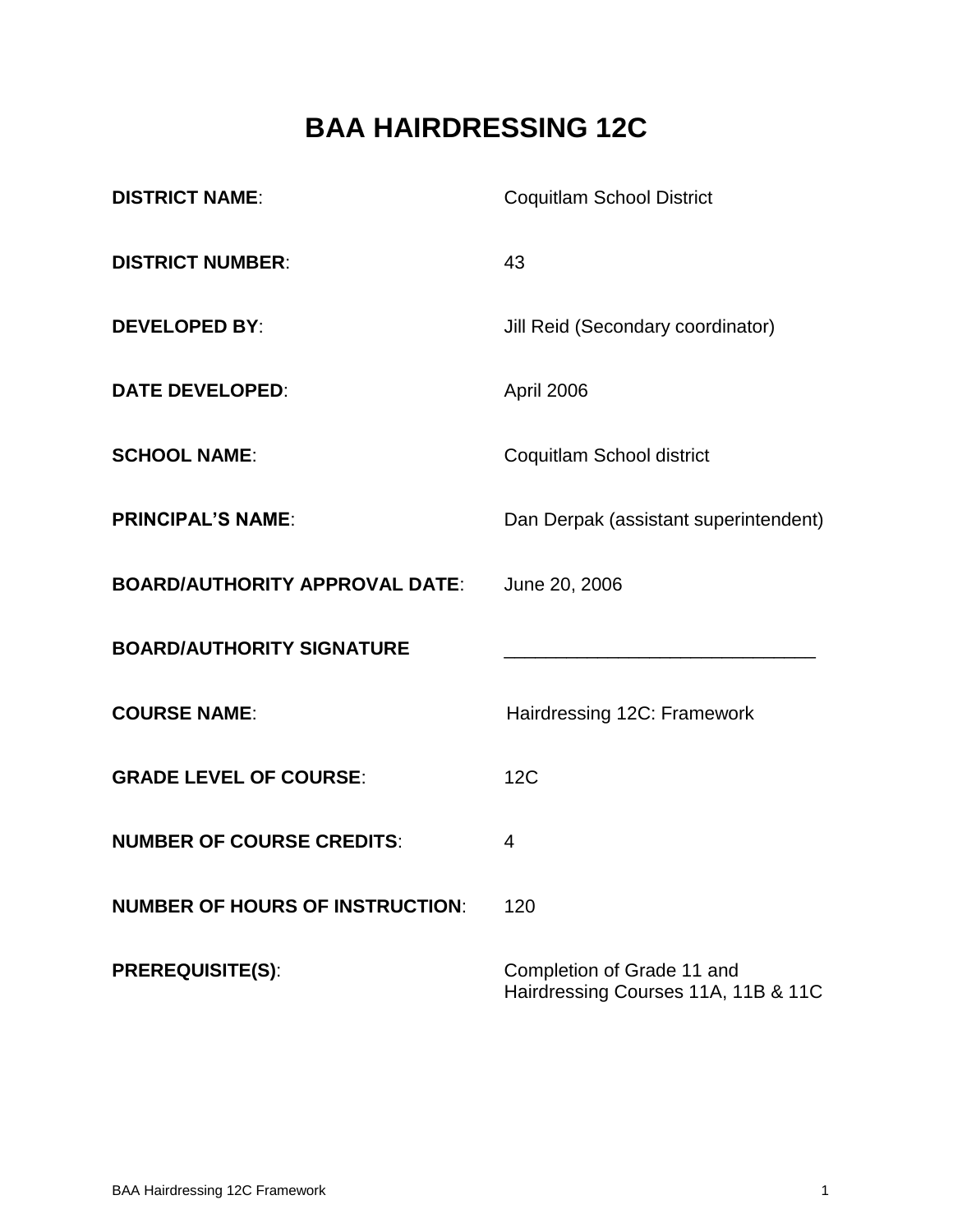## **SPECIAL TRAINING, FACILITIES OR EQUIPMENT REQUIRED**:

Hairdressing Salon, "Tools of the Trade"

#### **COURSE SYNOPSIS**:

Hairdressing 12C is a practical course which reinforces the basic techniques of hairdressing and extends theoretical knowledge in specific practical applications.

#### **RATIONALE**:

This course will provide students with opportunity to practice skills.

This course is taken concurrently with Hairdressing 12A which focuses on theocratical concepts. This course is designed to give students the opportunity to "put theory into practice". It is the foundation for the building of practical skills which students will further develop in their work experience placements.

#### **ORGANIZATIONAL STRUCTURE**

| <b>UNIT</b> | <b>TITLE</b>                                  | <b>TIME</b> |
|-------------|-----------------------------------------------|-------------|
|             | <b>Hair Cutting</b>                           | 15          |
| ົ           | Hair Styling                                  | 20          |
| 3           | Colour                                        | 50          |
| 4           | <b>Chemical Texturizing and Straightening</b> | 20          |
| 5           | Wigs and Hair Additions                       | 10          |
| 6           | <b>Competition Design</b>                     | 5           |
|             |                                               | 120         |

#### **UNIT 1**: **Hair Cutting**

The goal of this unit is to help students understand hair cutting theory through practice.

#### **Curriculum Organizers**

- Review of hair cutting theory
- Hair cutting procedures

#### **Learning Outcomes**

*It is expected that students will be able to:*

 Demonstrate technically correct hair cutting techniques according to criteria stated in Salon Fundamentals textbook.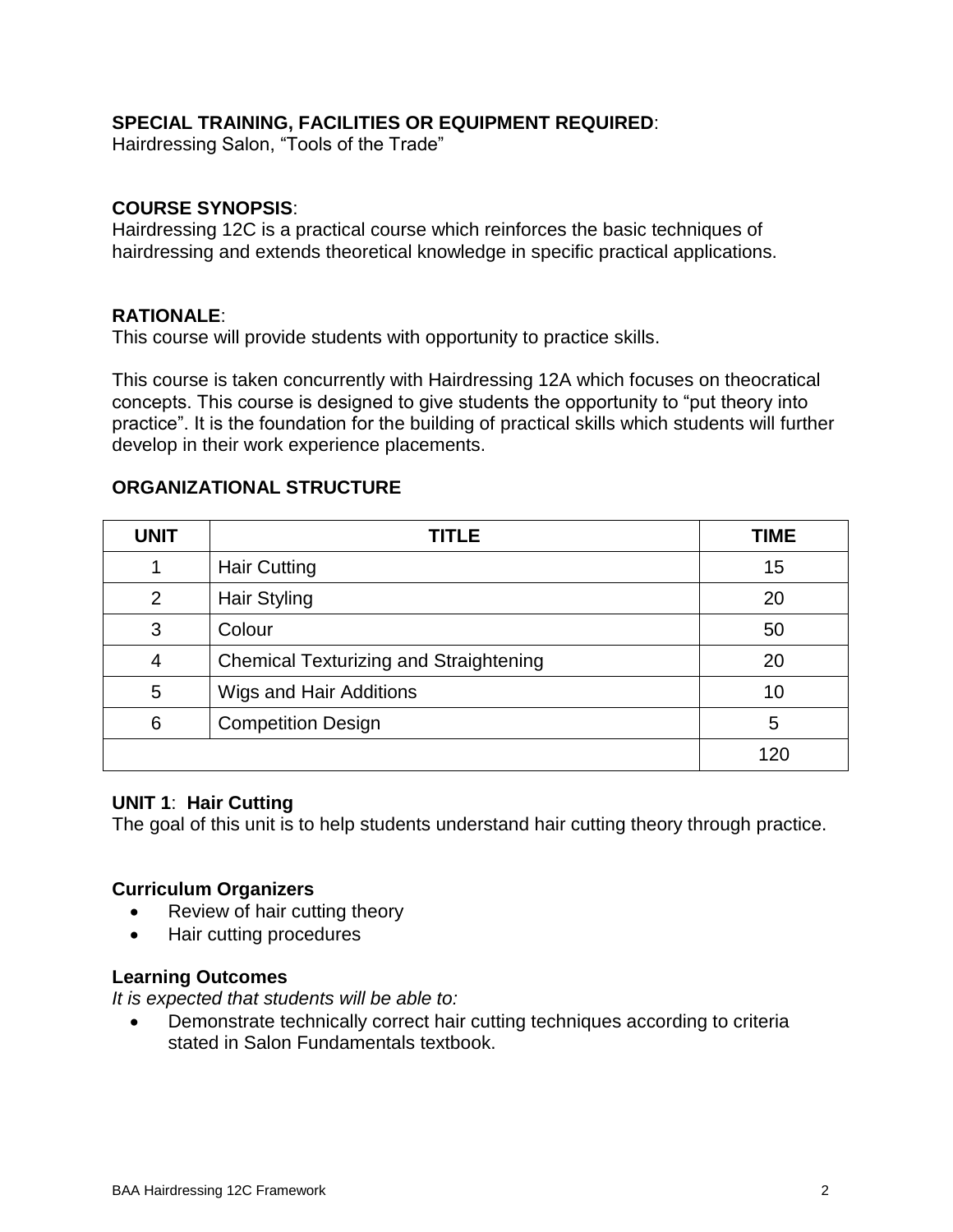# **UNIT 2: Hair Styling**

The goal of this unit is to help students understand hairstyling theory through practice.

## **Curriculum Organizers**

- Hairstyling considerations
- Hairstyling fundamentals
- Wet Styling
- Thermal Styling
- Long Hair Styling

## **Learning Outcomes**

Students identify primary considerations, fundamentals, essentials, infection control and safety and client consultation guidelines of hairstyling in order to develop a repertoire of skills necessary to meet the needs of clients.

#### **UNIT 3: Hair Colour**

The goal of this unit is to help students understand hair colour. Students must be able to define colour and describe the colour wheel which is necessary because hair colour is the second leading service in the salon.

## **Curriculum Organizers**

- Colour Theory
- Existing Hair Colour
- Hair colour essentials
- Hair colour techniques
- Infection control and safety for hair colour
- Client Consultation
- Temporary colour
- Semi-permanent colour
- Permanent colour
- Highlighting techniques
- Hair lightening techniques

## **Learning Outcomes**

*It is expected that students will be able to:*

- Define colour and describe the law of colour
- Identify natural level and tone
- Identify artificial level, tone, and intensity
- Explain additional colour considerations
- Demonstrate skin test and strand test procedures
- Demonstrate colour correction techniques
- Demonstrate practical applications of different types of colour
- Demonstrate highlighting and hair lightening methods
- Demonstrate correct handling procedures for colour
- Identify first aid techniques for chemical burns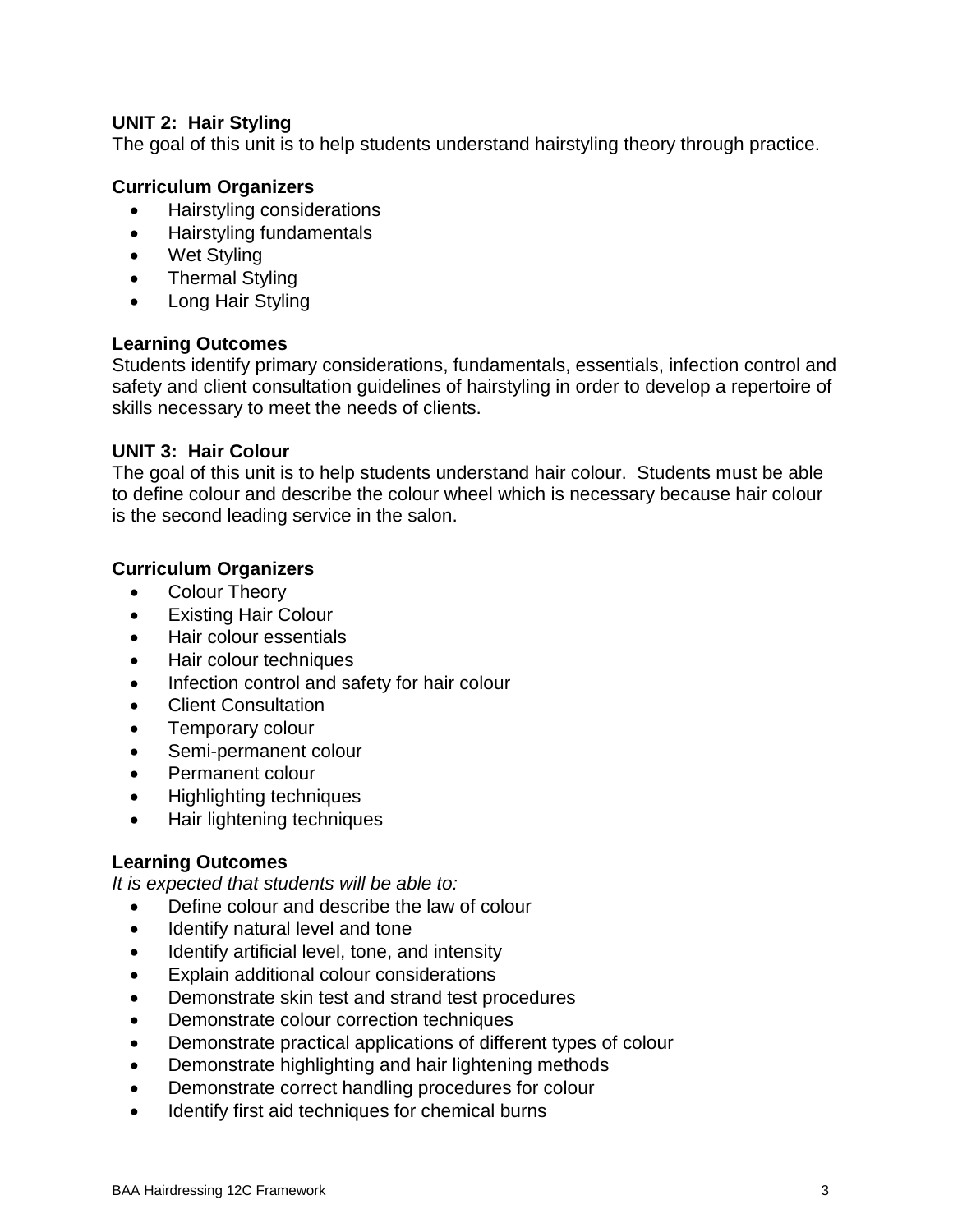# **UNIT 4: Chemical Texturizing and Straightening**

This unit provides students with the fundamental guidelines for chemically altering the texture of hair. The goal of this unit is to help students understand and demonstrate perming, chemical relaxing, and curl reforming.

## **Curriculum Organizers**

- Permanent Waves
- Perm solutions
- Neutralizers
- Conditioners/Treatments
- Safety Procedures

## **Learning Outcomes**

*Students demonstrate correct technique for:*

- Wrapping, processing solutions, and removal of solutions for permanent waves
- Aftercare for permed hair
- Application and timing of neutralizers
- Selection, application, and timing of conditioners and treatments
- Handling chemicals and solutions safely

# **UNIT 4: Wigs and Hair Additions**

This unit provides students with fundamental guidelines for helping clients by offering a variety of wig and hair addition services. The goal of the unit is to help students understand wigs and hair additions and demonstrate their uses.

## **Curriculum Organizers**

- History of wigs and hair additions
- Wig and hairpiece essentials
- Infection control and safety for wigs and hair additions
- Client consultation for wigs and hair additions

## **Learning Outcomes**

*It is expected that students will be able to:*

- Meet the needs of clients who desire a variety of hairstyle changes
- Meet the needs of clients following hair loss
- Identify and define texture and quality of hair additions
- Identify and demonstrate methods of hair addition attachment

## **UNIT 5: Competition Design**

The goal of this unit is to provide students with an overview of the requirements and demands of competition design.

# **Curriculum Organizers**

- Design fundamentals
- Creativity and originality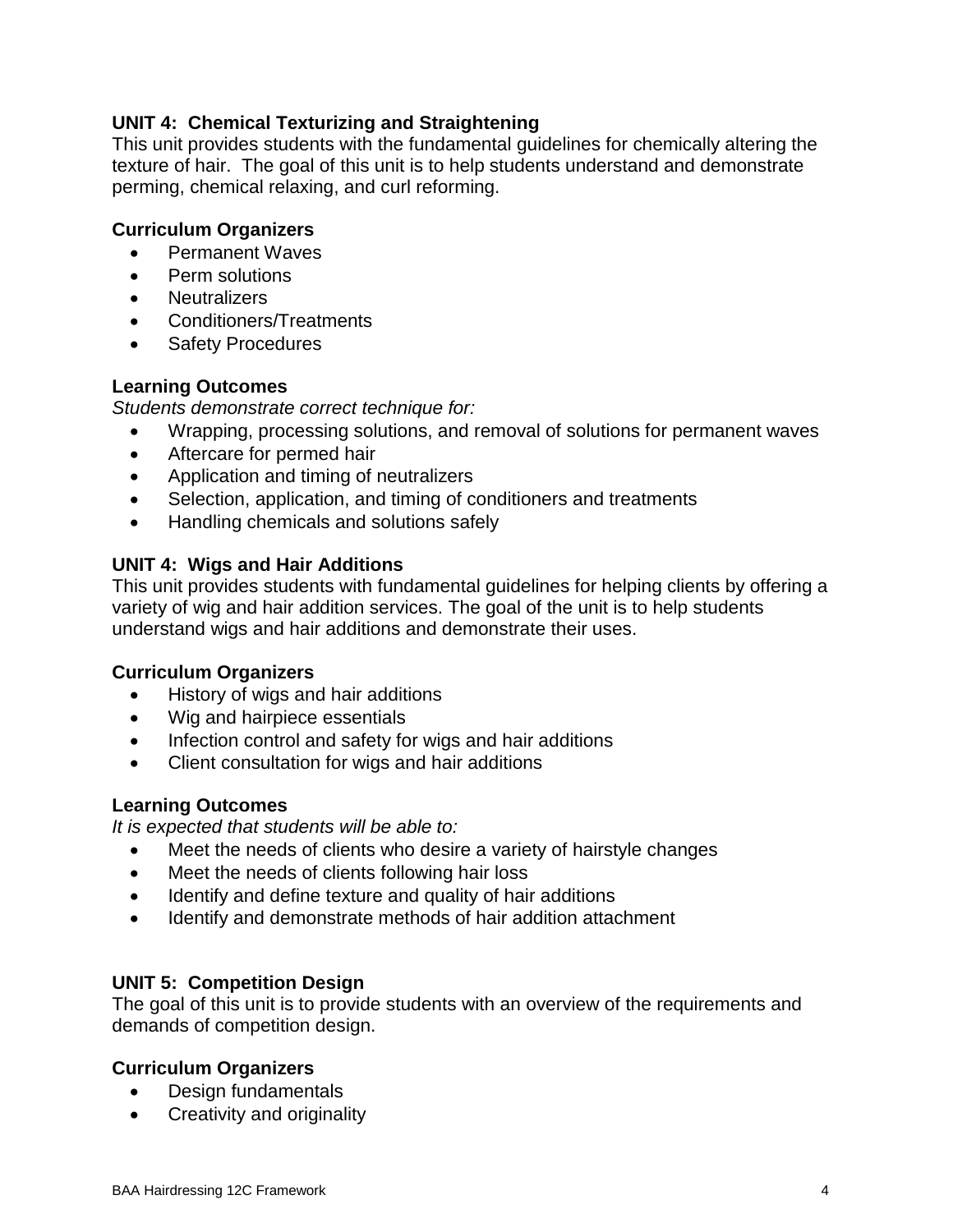# **Learning Outcomes**

*It is expected that students will be able to:*

- Understand basic concepts involved in the preparation and execution of competition work.
- Apply creative and original ideas to hair cutting and styling.

## **Instructional Component**:

Instructional strategies will include:

- Demonstration videos
- Practical demonstrations
- Cooperative analyses and critiques
- Problem solving techniques

# **Assessment Component**:

- **Effective formative assessment via:** 
	- o Clearly articulated and understood learning intentions and success criteria
	- o Questions posed by students, peers and teachers to move learning forward
		- Discussions and dialogue
	- o Feedback that is timely, clear and involves a plan
	- o Students are resources for themselves and others peer and selfassessment
	- o Student ownership

Formative assessment used to adapt learning experiences and inquiry plans on an ongoing basis to meet specific learning goals.

Development, awareness and action, based upon metacognition intended to lead to learner independence and self-coaching.

Summative Assessment:

Summative assessments will be determined as students demonstrate proficiency/mastery toward particular learning outcomes. Summative assessments and final grades will reflect the following:

- Students will work collaboratively with the teacher to determine summative achievement on assignments and letter grades based upon dialogue, and evidence of learning
- Behaviour and work habits will NOT be included when determining letter grades
- Marks will not be deducted for late work
- Extra credit and bonus marks will not be awarded
- Plagiarizing will not result in reduced marks/grades –the student will be required to demonstrate their learning authentically
- Attendance will not be considered toward letter grade